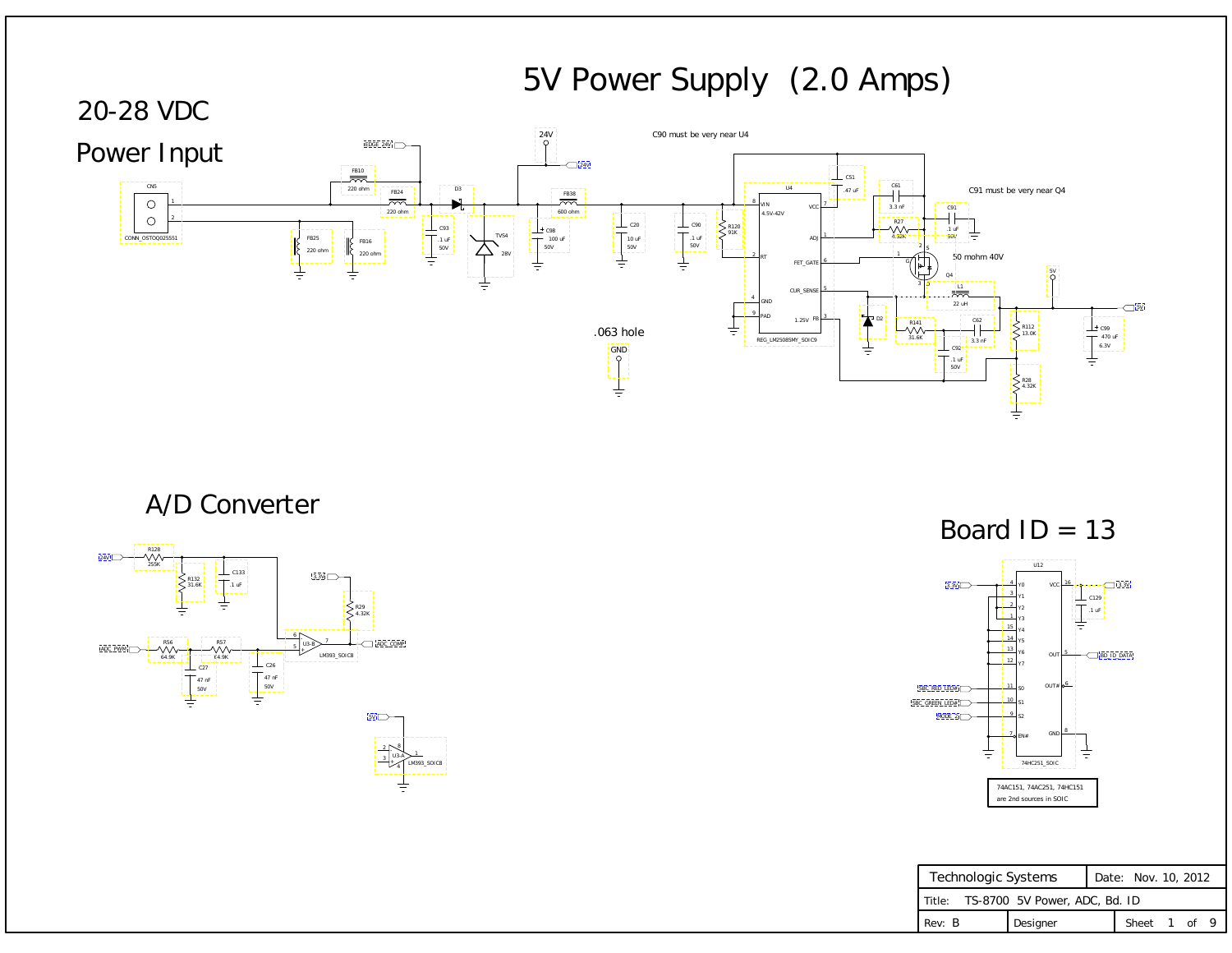#### 1.8V Regulator Ethernet

## 1.2V Reg. Ethernet

#### XBee Radio Digi/MaxStream

### Cell Modem Interface







<span id="page-1-0"></span>

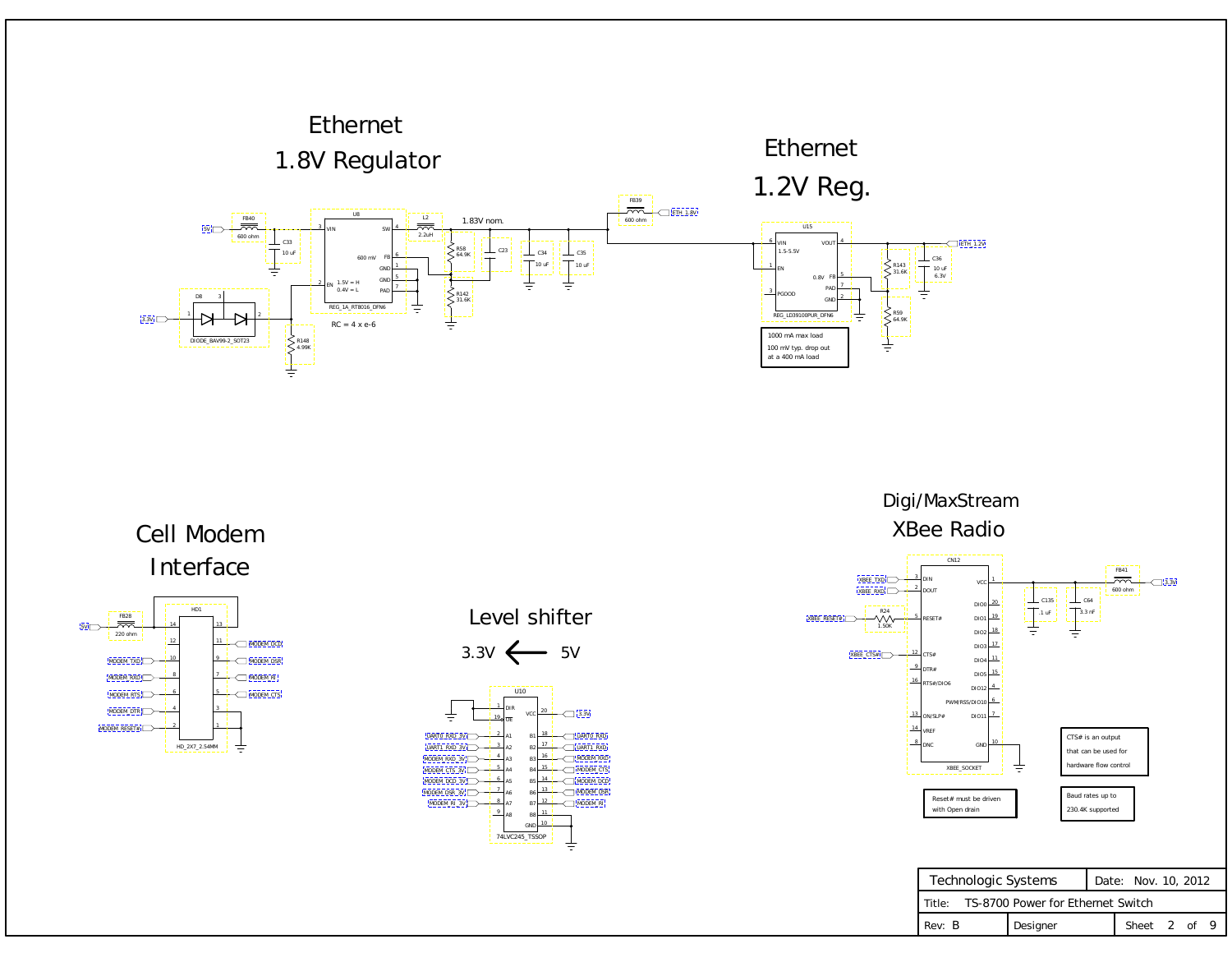# 10/100 Ethernet 5-Port Switch

<span id="page-2-0"></span>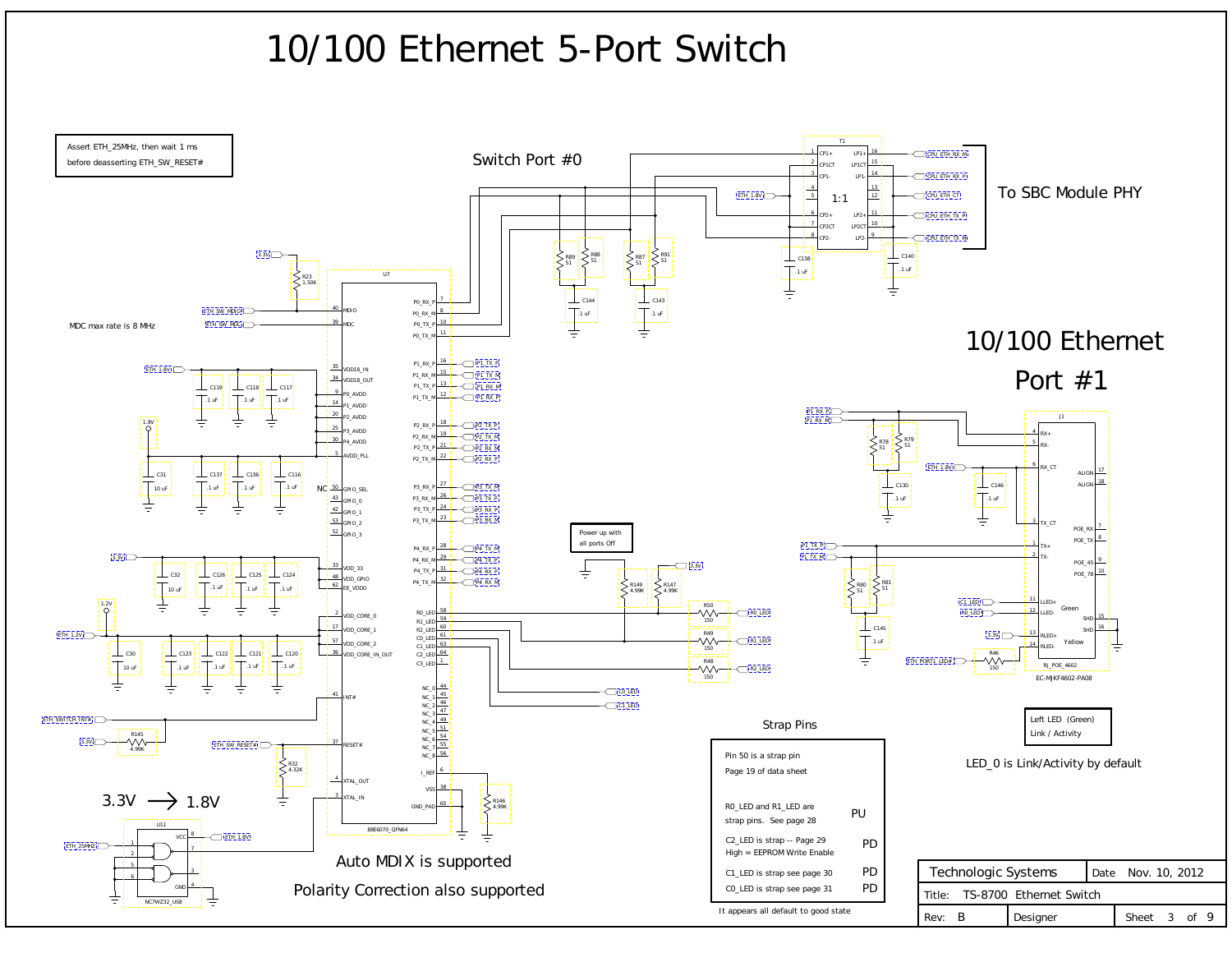| Technologic Systems                     |  |                   |  | Date Nov. 10, 2012 |  |  |  |
|-----------------------------------------|--|-------------------|--|--------------------|--|--|--|
| TS-8700 Ethernet Switch Ports<br>Title: |  |                   |  |                    |  |  |  |
| Rev: B                                  |  | <b>I</b> Designer |  | Sheet 4 of 9       |  |  |  |

## Ethernet Ports

Port #2



Port #4

Power Switch Port 4

Power Switch Port 3 PF4

 $\begin{pmatrix} | & | & | \\ | & | & | \\ | & | & | \end{pmatrix}$ S D 1 2 3 Q23 TVS3 28V R137 31.6K C54 .47 uF R138 31.6K PF3 PTC\_1.5A\_33V G S D 5 3 4 Q11-B R109 13.0K R125 91K R16 1.50K  $24V$ ETH\_PORT4\_24V [EN\\_PORT4\\_24V](#page-8-0) [PORT4\\_STATUS](#page-8-0)







<span id="page-3-0"></span>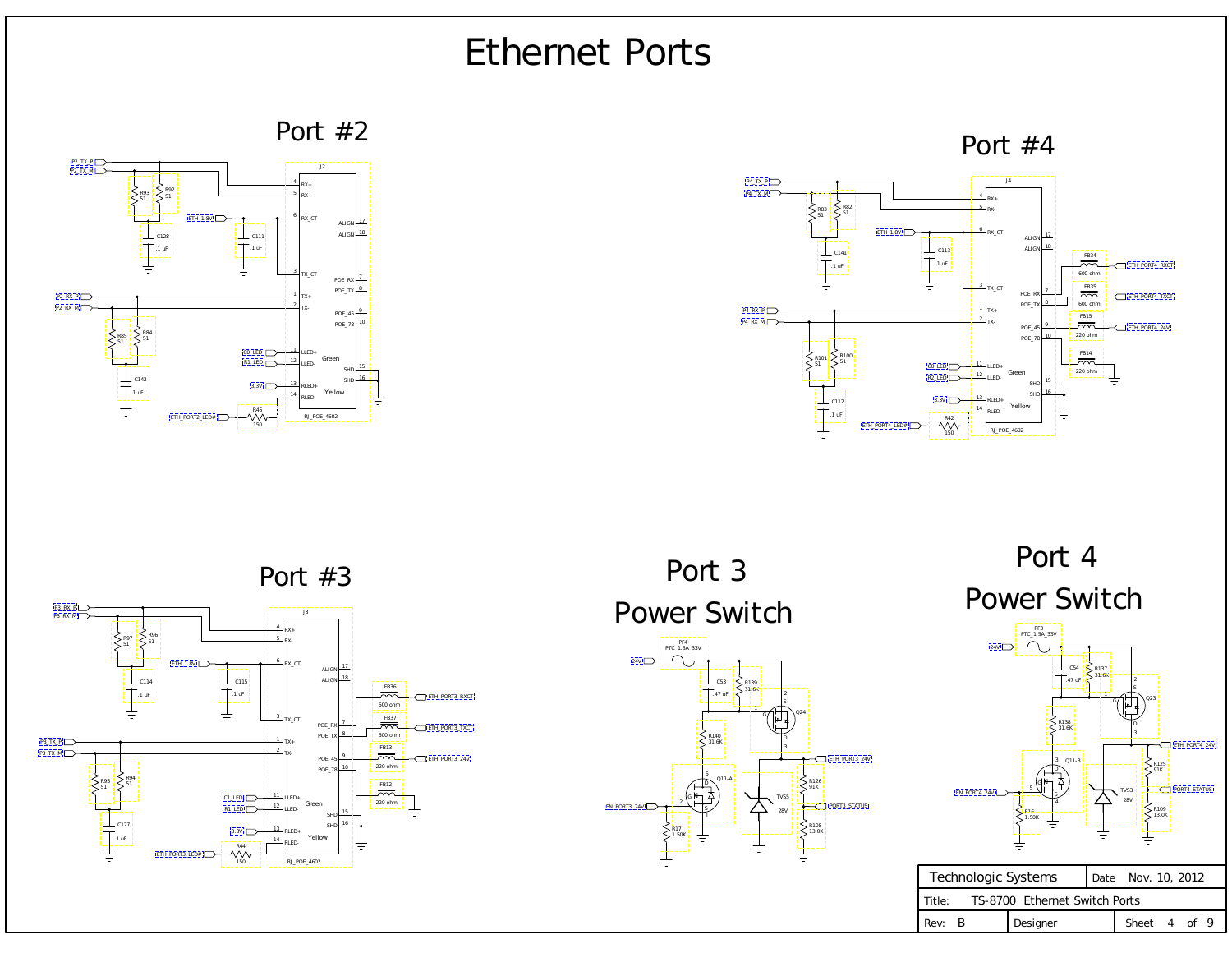| Technologic Systems           |          |  | Date Nov. 10, 2012 |  |  |
|-------------------------------|----------|--|--------------------|--|--|
| TS-8700 USB Ports<br>l Title: |          |  |                    |  |  |
| Rev: B                        | Designer |  | Sheet 5 of 9       |  |  |

#### USB Port

### Internal WiFi

## <span id="page-4-0"></span>USB Power Switch External

#### WiFi Power Switch

#### External USB Port

## USB Ports







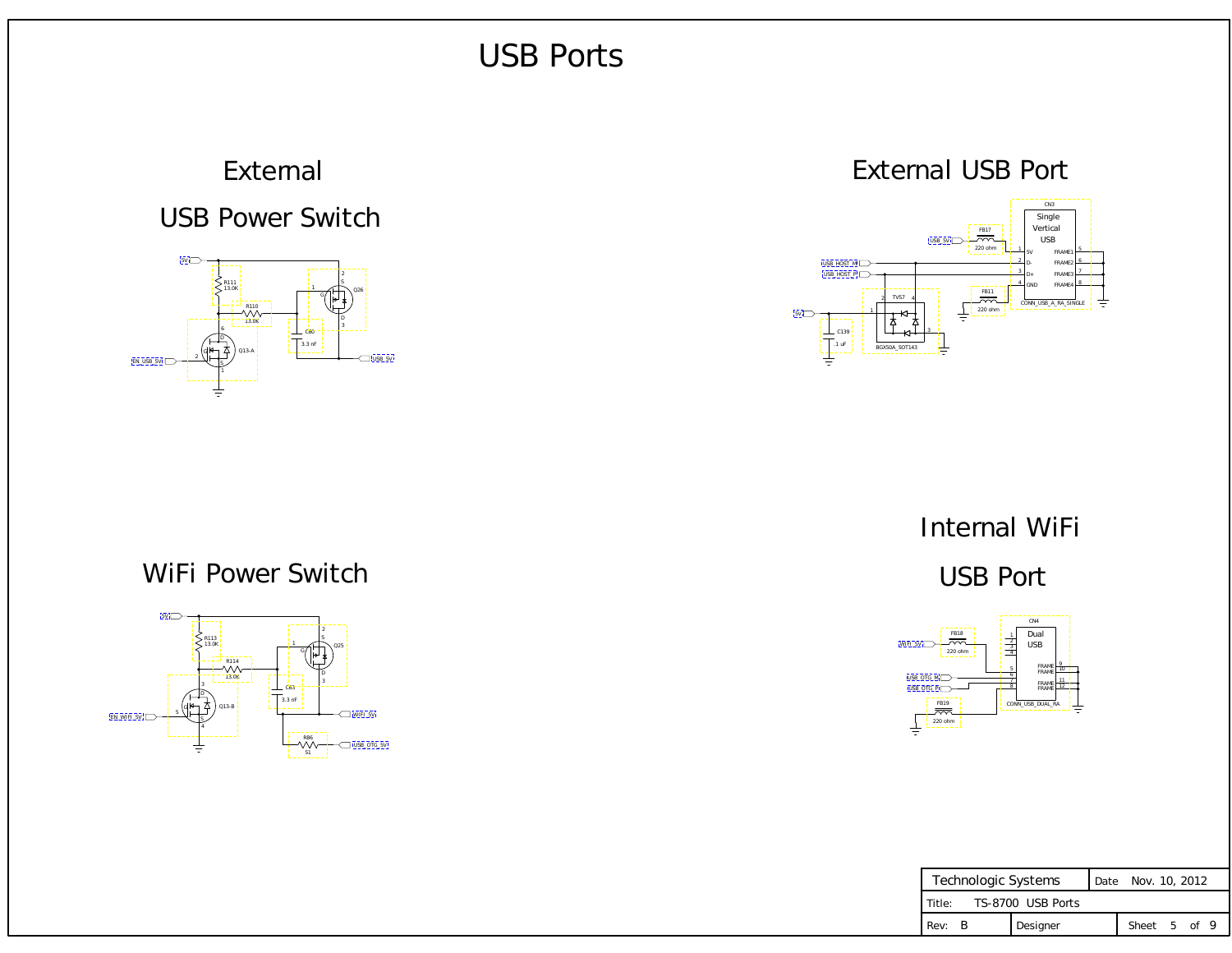| Technologic Systems                   |              | Date Nov. 10, 2012 |              |  |  |  |  |  |
|---------------------------------------|--------------|--------------------|--------------|--|--|--|--|--|
| Title: TS-8700 Battery, Console, LEDs |              |                    |              |  |  |  |  |  |
| Rev: B                                | Designer RLM |                    | Sheet 6 of 9 |  |  |  |  |  |

### Push Switch





649

<span id="page-5-0"></span>

R38 150

 $\frac{1}{\pi}$ 

 $ETH_ACT_LED$ 

CONN\_EDGE\_PCIE\_36



1

MT8

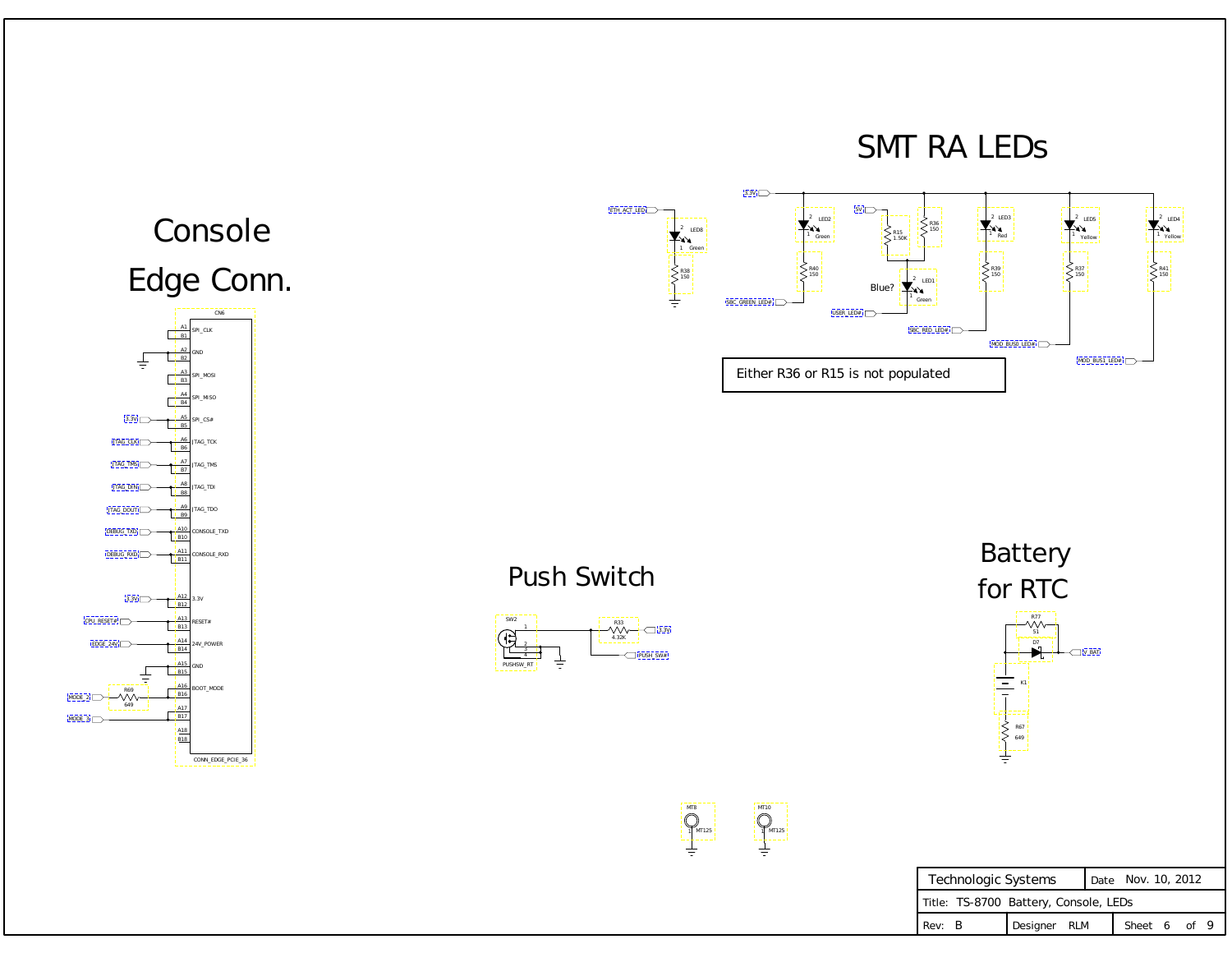| Technologic Systems |  |                                    |  | Date Nov. 10, 2012 |  |  |  |
|---------------------|--|------------------------------------|--|--------------------|--|--|--|
|                     |  | Title: TS-8700 ModBus RS-485 Ports |  |                    |  |  |  |
| Rev: B              |  | Designer RLM                       |  | Sheet 7 of 9       |  |  |  |

# Mod Bus RS-485 Ports

### <span id="page-6-0"></span>Port 0 Power Switch









[UART0\\_TXEN](#page-8-0)

[UART1\\_TXEN](#page-8-0) UART<sub>1</sub> T [UART1\\_RXD](#page-1-0)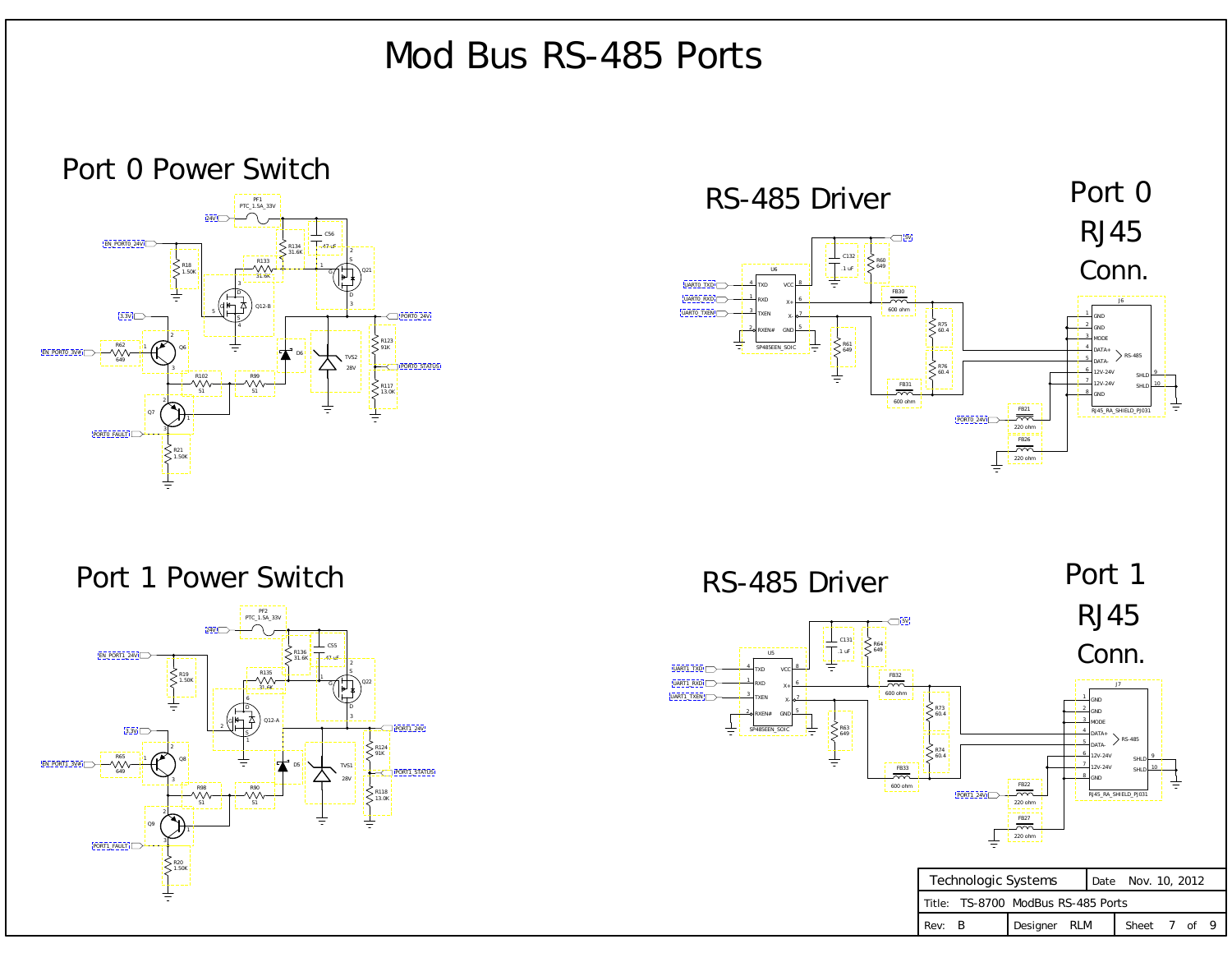| Technologic Systems |  |                                     |  | Date Nov. 10, 2012 |              |  |  |  |  |
|---------------------|--|-------------------------------------|--|--------------------|--------------|--|--|--|--|
|                     |  | Title: TS-8700 ModBus Ethernet Test |  |                    |              |  |  |  |  |
| Rev: B              |  | Designer RLM                        |  |                    | Sheet 8 of 9 |  |  |  |  |

## Ethernet 5 Hz Clock Drivers

## <span id="page-7-0"></span>Ethernet 5 Hz Clock Receivers